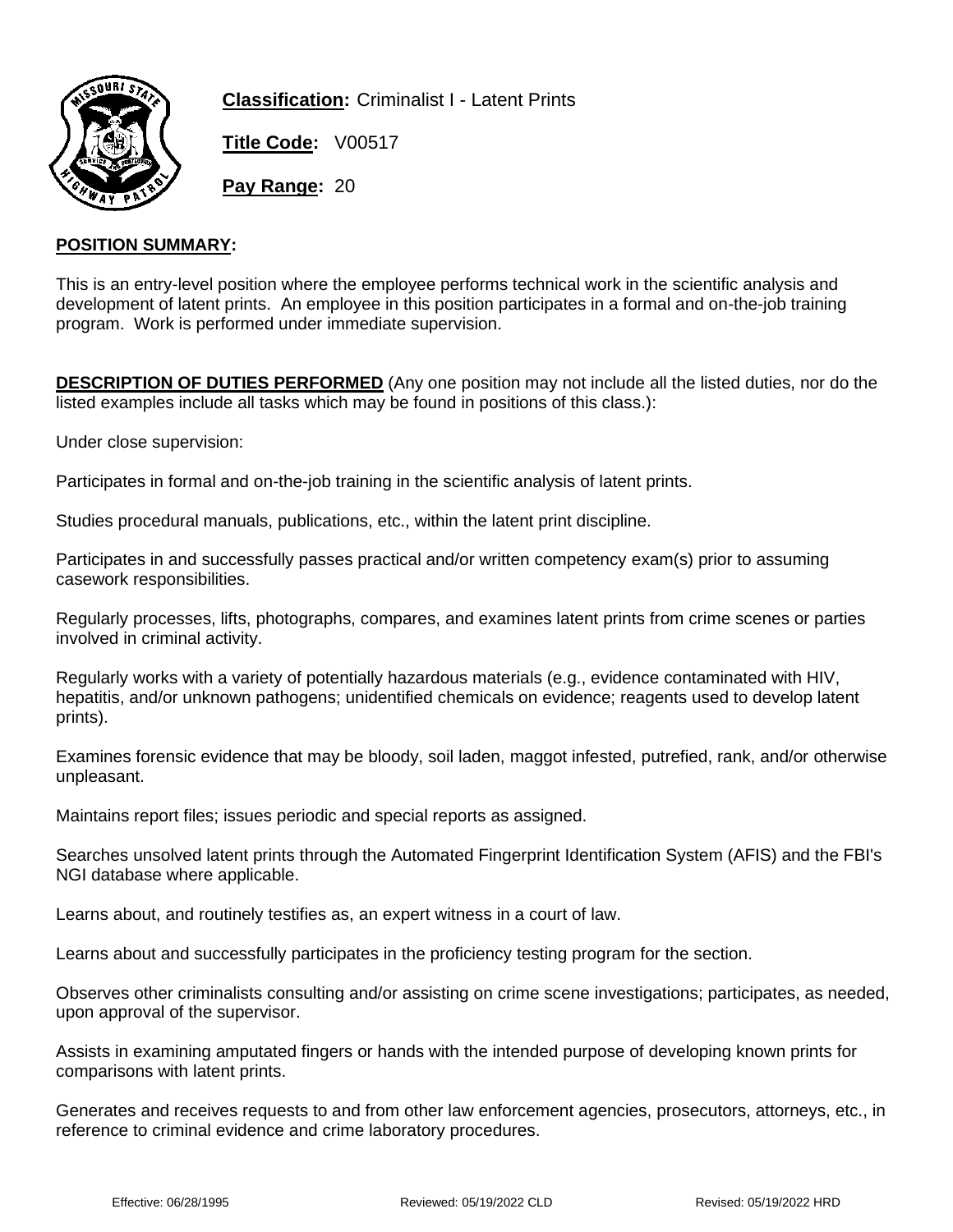Operates standard office equipment (i.e., personal computer, telephone, fax machine, copier, scanner, etc.).

Performs job-related travel, as needed.

Performs other related duties as assigned.

# **REQUIRED KNOWLEDGE, SKILLS, AND ABILITIES:** Ability to read English effectively.

Ability to communicate in English clearly and concisely, both orally and in writing.

Ability to establish and maintain effective working relations with others.

Ability to learn and practice laboratory safety rules and procedures.

Ability to properly use or learn how to use laboratory equipment and chemicals.

Ability to learn the laboratory's quality assurance program, including chain of custody for evidence.

Ability to learn accreditation compliance criteria established by the ANSI-ASQ National Accreditation Board (ANAB; formerly ASCLD/LAB).

Ability to work with restricted, highly sensitive information in a confidential and professional manner.

Ability to participate in formal and on-the-job training program.

Ability to distinguish colors necessary to perform laboratory tests.

Ability to recognize and identify minute details.

Ability to learn the procedures and methods used in the scientific analysis of latent prints.

Ability to meet the requirements for membership in reputable state, national and international forensic science organizations.

Ability to perform work in accordance with prescribed procedures, make accurate observations of test results, and prepare accurate records and reports.

Ability to gather, assemble, correlate, and analyze facts to be incorporated into a report of laboratory work and tests.

Ability to understand both the impact other sections' analysis can have on latent print exams and the impact latent print exams can have on other sections' analysis (e.g. DNA).

Ability to work with unpleasant items (e.g., amputated fingers and hands, maggot infested evidence, etc.) in the performance of job duties.

Ability to work with material that may be of a sexual nature relating to criminal activity (e.g., written material, photographs, and/or verbal language, etc.).

Ability to learn photography and digital imaging software (e.g. Adobe Photoshop and Foray).

Ability to learn the MSHP AFIS system and FBI NGI software.